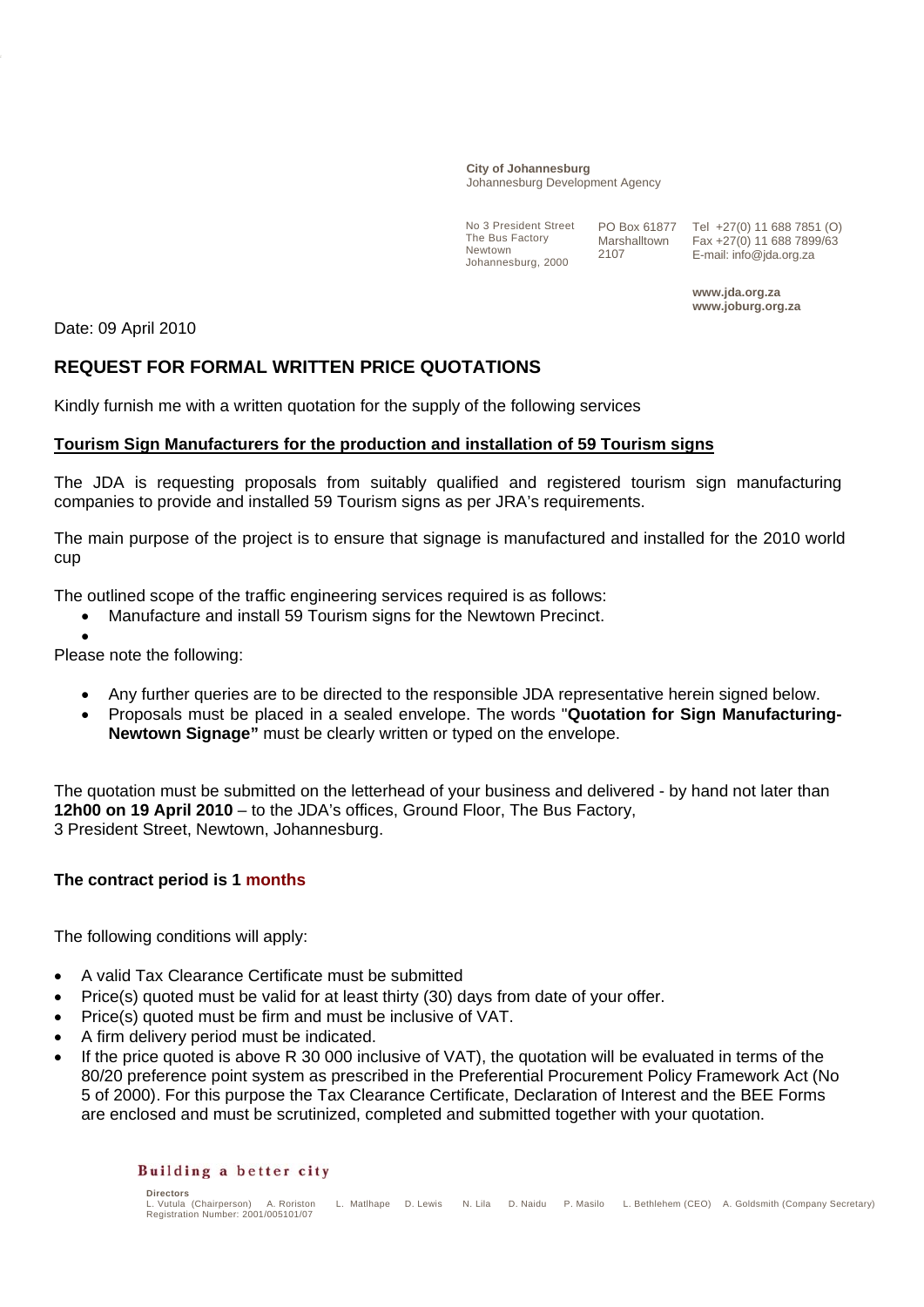The successful provider will be the one scoring the highest point

NB: No quotations will be considered from persons in the service of the state<sup>1</sup>

Failure to comply with these conditions may invalidate your offer.

Yours faithfully **Celestine Mouton Development Manager**  011 688 7851 cmouton@jda.org.za

- <sup>1</sup> <sup>★</sup> MSCM Regulations: "in the service of the state" means to be -
- (a) a member of –
- (i) any municipal council;
- (ii) any provincial legislature; or

1

- (iii) the national Assembly or the national Council of provinces;
- (b) a member of the board of directors of any municipal entity;
- (c) an official of any municipality or municipal entity;
- (d) an employee of any national or provincial department, national or provincial public entity or constitutional institution within the meaning of
- the Public Finance Management Act, 1999 (Act No.1 of 1999);
- (e) a member of the accounting authority of any national or provincial public entity; or
- (f) an employee of Parliament or a provincial legislature.

### **PRESENTATION OF QUOTATIONS**

Submissions are to consist of a short (not to exceed 30 pages) and comprehensible report that must provide the JDA with sufficient information to make a sound and fair evaluation of the quotation as well as the experience and capability of the applicant to undertake and manage the project successfully. The report should **use the same item numbers as below** for the required sections of the report. The following information must be clearly spelt out :

- 1. Company Background, lists of **similar** (not all) projects including client name, contact person and telephone number.
- 2. Provide an organogram of the **individuals to be involved on this project** and note their designations. Attach detailed résumé's of **said individuals**. A company profile showing all members CV's is not acceptable.
- 3. Tenderers are to illustrate where the proposed team is currently committed and what percentage of their time is spent on said commitments. The value of each commitment must also be declared as well as a percentage estimate of the time planned to be dedicated to this project.